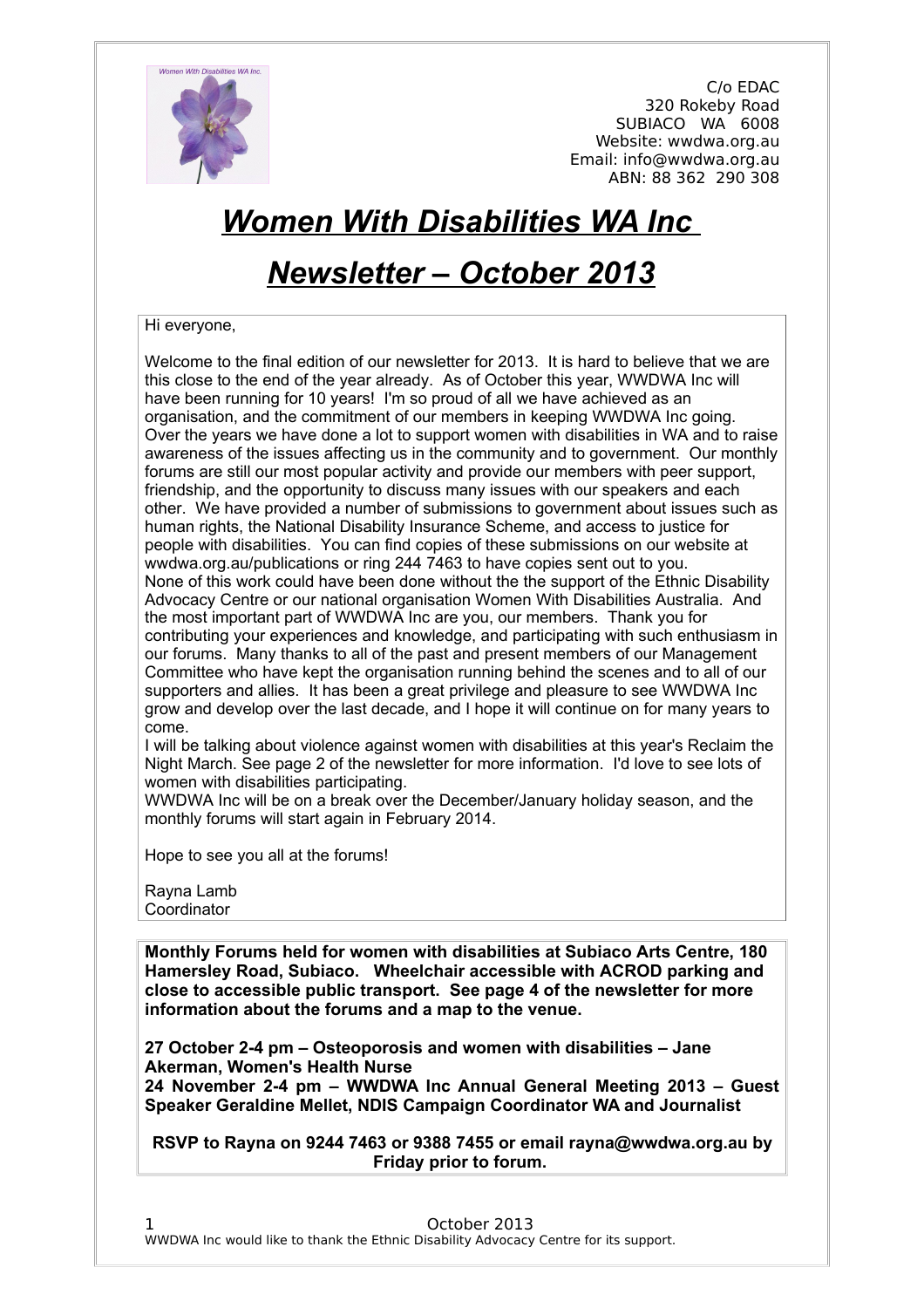

#### **ANNUAL GENERAL MEETING 2013**

Women With Disabilities WA Inc Sunday 24 November 2 – 4 pm at the Subiaco Arts Centre

Please bring a plate for afternoon tea

Everyone is welcome, members, friends, family and supporters of WWDWA Inc as well as any interested members of the public. Come along and find out more about us and what we do.

Copies of Women With Disabilities WA Inc Management Committee Nomination Forms and Proxy Voting Forms can be obtained by contacting WWDWA Inc on 9244 7463. Only WWDWA Inc Full Members (women with disabilities who live in West Australia) can nominate to be on the committee and vote in elections.

#### **Reclaim the Night Perth Friday 25th of October, 2013. 6pm at Perth Cultural Centre, Northbridge.**

A gathering & march to say "NO MORE" to physical & sexual violence against women & girls.

We demand:

- An end to the violence towards & rape of women in our society
- No more cuts to women's crisis services
- More iustice in relation to violent crimes against women
- An increase in funding for women's services

Did you know…?

- Only 2% of sexual assault cases result in convictions.
- 4 out of 5 partner homicides involve a male killing a female.
- More than 80% of rape victims are female.
- 93% of rapists are male.

Come along and help us challenge the status quo: we encourage everyone who supports our aims to join us. Please note that the march, however, is a women-only event.

Find out more: [www.facebook.com/ReclaimtheNightPerth2013](http://www.facebook.com/ReclaimtheNightPerth2013)

## **New Magazine for People With Disabilities**

"starecase" is a magazine written by people with disabilities for people with disabilities. It is not funded by any government or disability agency or organisation and it is run entirely by people with disabilities. You can read the first two issues at the starecase website<http://starecase.weebly.com/>If you have anything you would like to see in upcoming issue please go to the website and contact the editor, they would love to hear from you.

2 October 2013 WWDWA Inc would like to thank the Ethnic Disability Advocacy Centre for its support.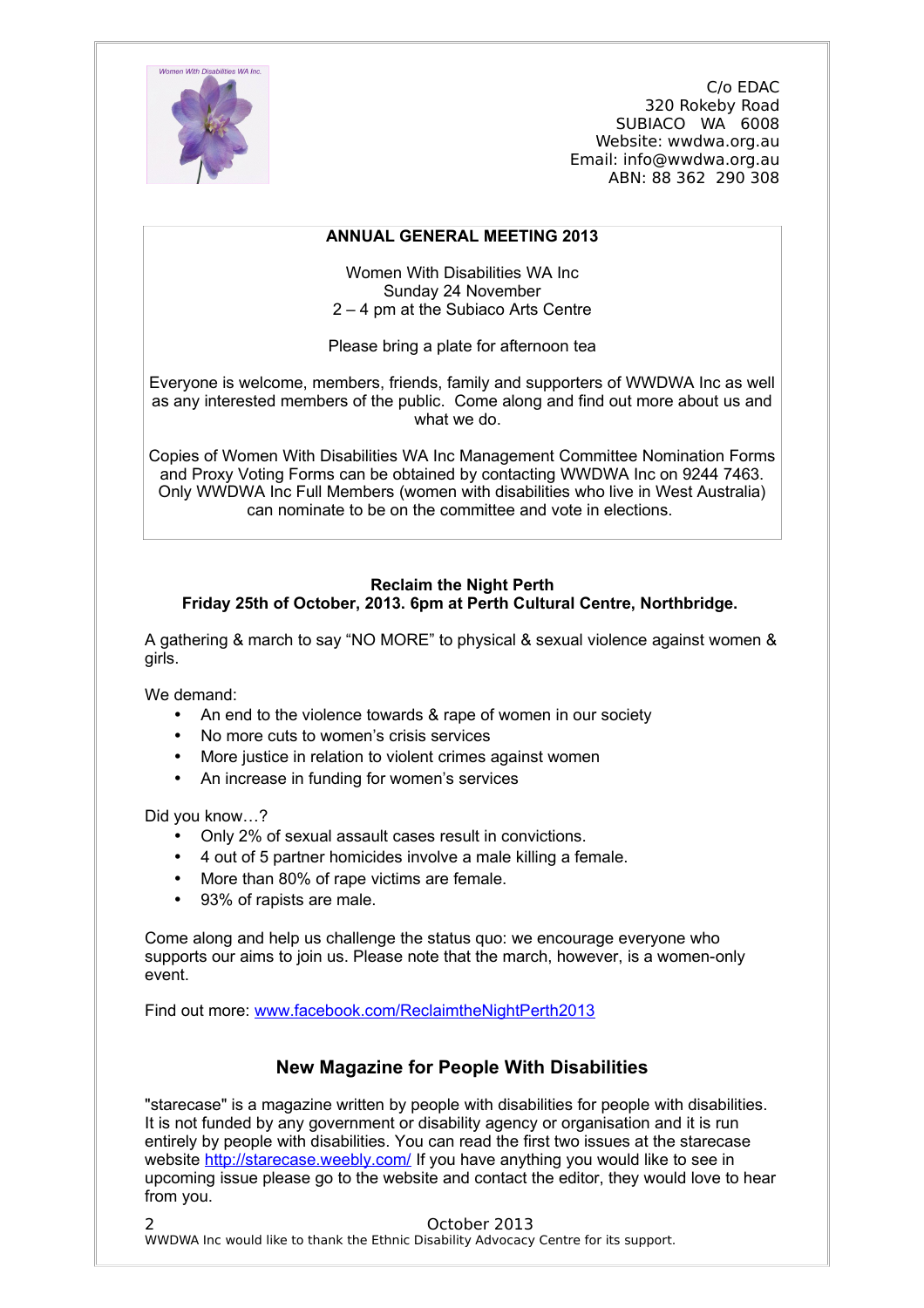

## **Royal Commission returns to Melbourne and Perth**

The Royal Commission into Institutional Responses to Child Sexual Abuse will hold more face-to-face private sessions in Melbourne commencing 7 October, and Perth commencing 8 October.

Private sessions provide an opportunity for people to tell their story in an informal setting in the presence of a Commissioner. All of the information provided in a private session is kept confidential unless the person providing it agrees to it being made public.

The Royal Commission will offer 1,000 private sessions before the end of this year and will return to Victoria and Western Australia later in the year to hear from more people.

The Royal Commission will also visit Brisbane, Canberra and Darwin in the next month.

The Royal Commission encourages people who have experienced sexual abuse as a child in an institution or witnessed child sexual abuse in an institution to provide details and information to the Royal Commission by:

- Telephoning 1800 099 340
- Emailing [registerinterest@childabuseroyalcommission.gov.au;](mailto:registerinterest@childabuseroyalcommission.gov.au) or
- Writing to GPO Box 5283, Sydney NSW 2001

If you need more information, including about support services, visit the Royal Commission's website at [www.childabuseroyalcommission.gov.au](http://www.childabuseroyalcommission.gov.au/) or contact the Community Engagement Team [\(stakeholders@childabuseroyalcommission.gov.au\)](mailto:stakeholders@childabuseroyalcommission.gov.au).

#### **Free online pain management course through Macquarie uni**

<http://www.ecentreclinic.org/index.php/our-courses/ecentreclinic-courses/pain>

The Pain Course is a new free internet based education program designed to provide good information about chronic pain and to teach practical skills for the management of chronic pain and emotional wellbeing. We developed The Pain Course because Chronic Pain is a common condition, but many people have limited access or never seek treatment. To learn more about Chronic Pain, please click here <http://www.ecentreclinic.org/index.php/conditions-we-treat/about-chronic-pain>

We developed the Pain Course with the hope of helping limit the impact that Chronic Pain has on what people are able to do day-to-day and on peoples' quality of life.